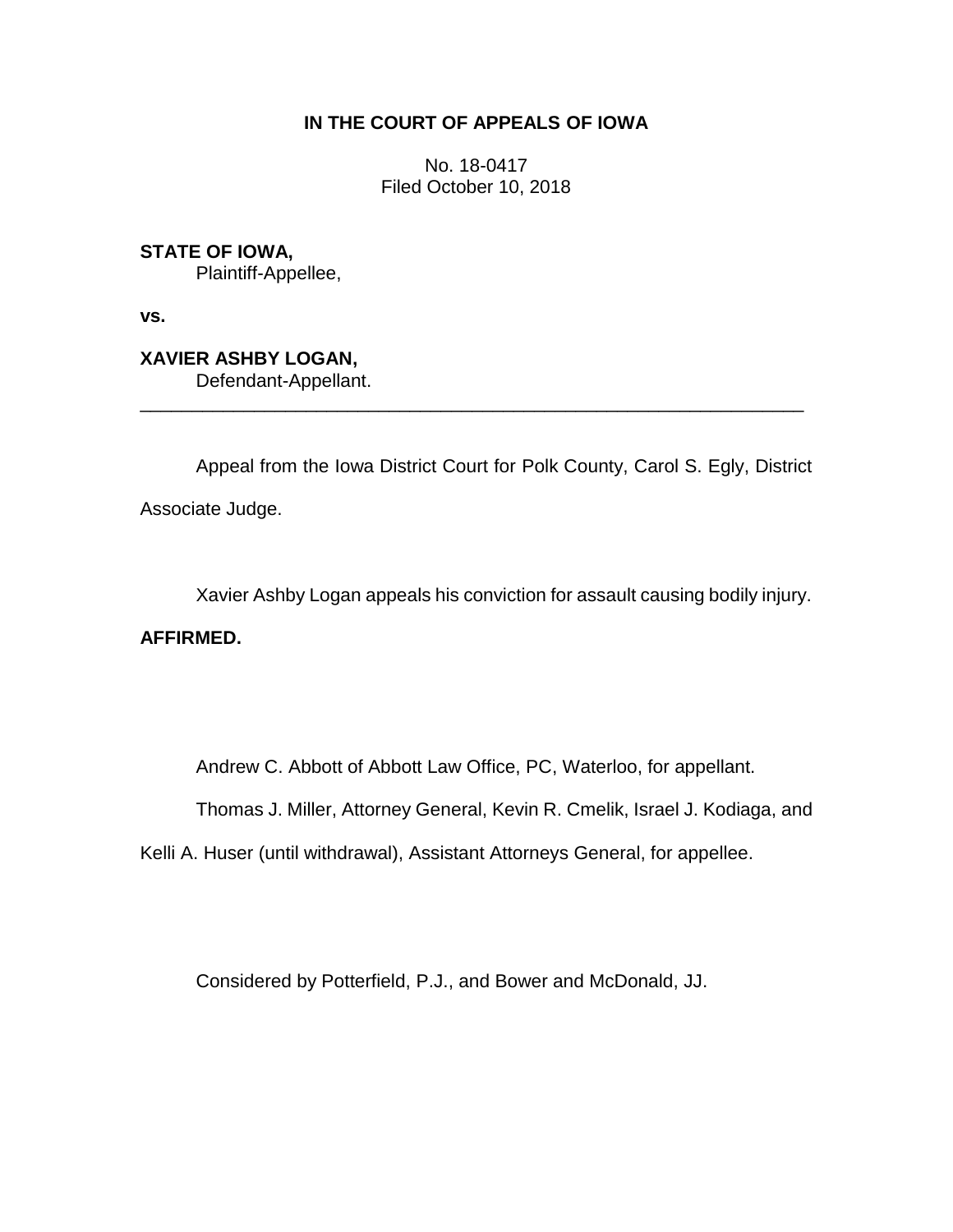**BOWER, Judge.**

 $\overline{a}$ 

Xavier Ashby Logan appeals his conviction for assault causing bodily injury, claiming the court denied him a deferred judgment because of a fixed policy. We find the district court did not abuse its discretion in pronouncement of judgment by engaging in a fixed sentencing policy.

On December 9, 2017, Ashby Logan got into a fight with another man, and grabbed the other man around the neck, placed him in a chokehold, and obstructed the other man's ability to breath, causing red marks around the victim's neck, scrapes to his knee, and an abrasion above his eye.

The State charged Ashby Logan with assault with intent to inflict serious injury in violation of Iowa Code section 708.2(1) (2017), and assault causing bodily injury in violation of section 708.2(2). A no-contact order was issued between Ashby Logan and the victim. Ashby Logan and the State reached an agreement, and Ashby Logan pleaded guilty to assault causing bodily injury in exchange for the State dismissing the assault with intent to inflict serious injury charge. The parties jointly recommended a deferred judgment, an assaultive-behavior class, community service, civil penalty, and an extension of the no-contact order.

On February 16, 2018, the court accepted Ashby Logan's plea and sentenced him in a single hearing. The court did not follow the parties' joint sentencing recommendation, instead imposing a suspended one year jail term, $<sup>1</sup>$ </sup>

<sup>1</sup> The court's written judgment does not include the suspended jail term. When a discrepancy exists between the oral pronouncement of sentence and the written judgment, the oral pronouncement governs. *State v. Hess*, 533 N.W.2d 525, 528 (Iowa 1995). The proper remedy for the discrepancy is to remand for entry of a nunc pro tunc order correcting the clerical error in the written judgment entry. *Id.* at 529. The court should enter a nunc pro tunc order correcting the written judgment in this case.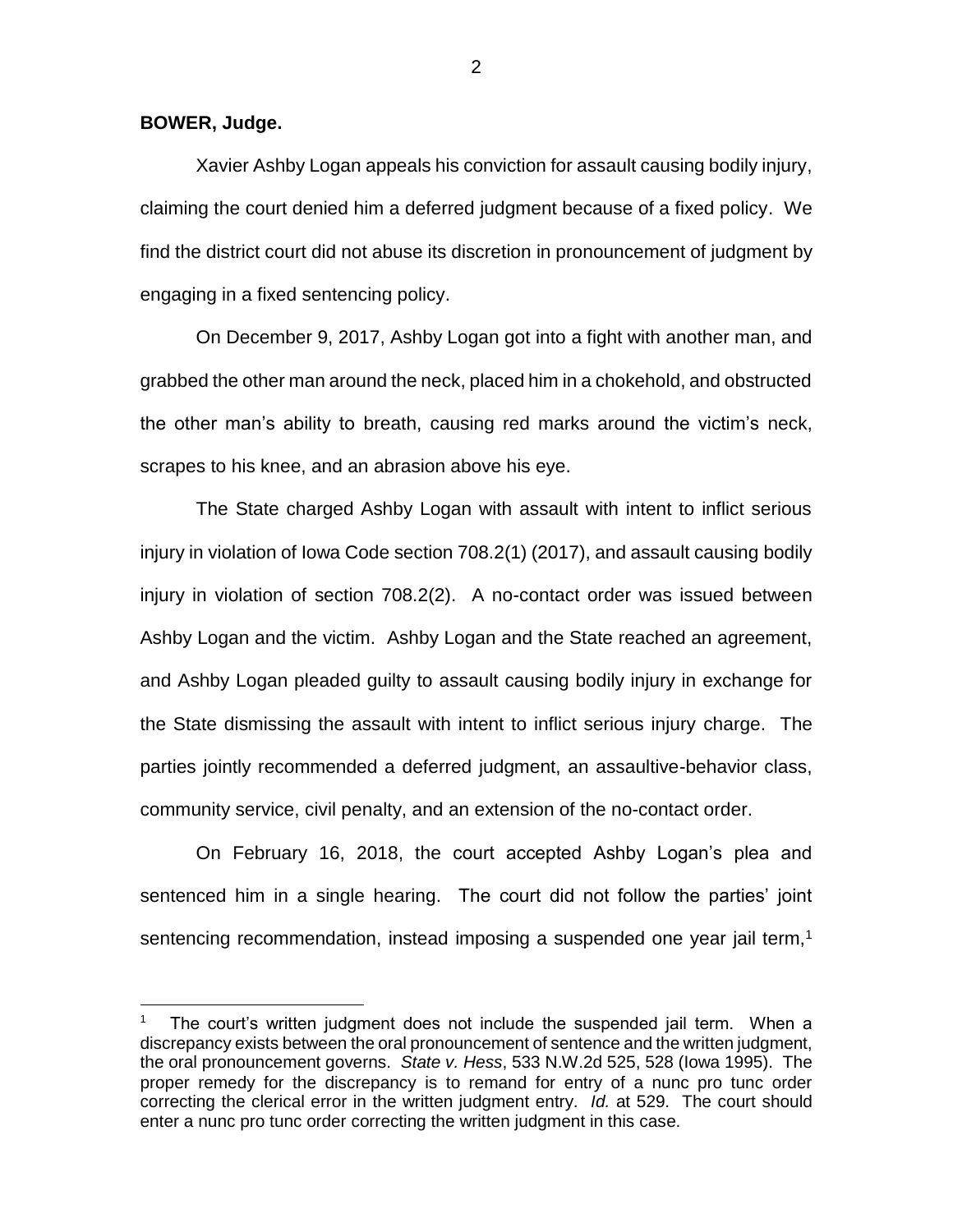one year of probation, the assaultive-behavior class, a fine and accompanying surcharges. Ashby Logan appeals, claiming the district court failed to consider alternate dispositions, failed to exercise its discretion in sentencing, and failed to provide sufficient reasons for the sentence.

"Generally, a sentence will not be upset on appellate review unless a defendant can demonstrate an abuse of discretion or a defect in the sentencing procedure." *State v. Cheatheam*, 569 N.W.2d 820, 821 (Iowa 1997) (citation omitted). "We give sentencing decisions by a trial court a strong presumption in their favor." *State v. Hopkins*, 860 N.W.2d 550, 553 (Iowa 2015)*.* "An abuse of discretion will only be found when a court acts on grounds clearly untenable or to an extent clearly unreasonable." *State v. Leckington*, 713 N.W.2d 208, 216 (Iowa 2006).

A sentencing court must actually apply its discretion. *State v. Jackson*, 204 N.W.2d 915, 917 (Iowa 1973). A sentencing court may not select only one attending circumstance to trigger a fixed sentencing policy; rather, sentencing courts must give due consideration to all circumstances in the case. *State v. Hildebrand*, 280 N.W.2d 393, 396 (Iowa 1979). The sentencing court should engage in an independent consideration in each case and reject the use of fixed policies. *State v. Hager*, 630 N.W.2d 828, 834 (Iowa 2001).

Prior to Ashby Logan entering his plea, the court specifically advised Ashby Logan it was not bound by the State's recommendation, defense counsel's recommendation, or Ashby Logan's request. Ashby Logan admitted to the court prior to its acceptance of his plea he could have avoided the altercation and did not strike the other man to protect himself or a third party.